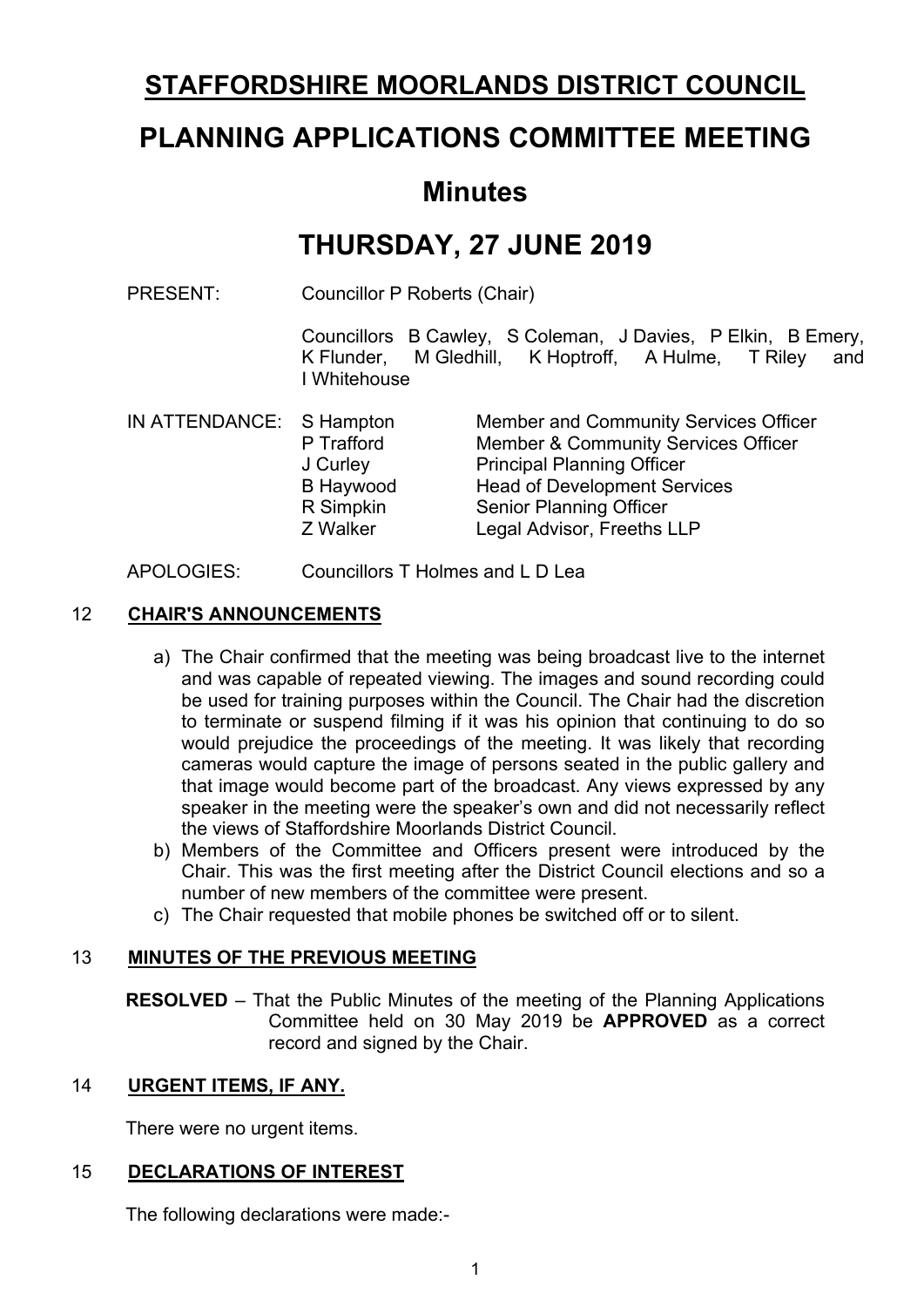| <b>Agenda Item</b>                                                                              | <b>Member Declaring</b><br><b>Interest</b>                                                                                | <b>Nature of Interest</b>                                                                                                 |
|-------------------------------------------------------------------------------------------------|---------------------------------------------------------------------------------------------------------------------------|---------------------------------------------------------------------------------------------------------------------------|
| Agenda Item $6 -$<br>SMD/2018/0528-<br>Lock-up Garages, Broad<br>Street, Leek                   | Mr. Ben Haywood                                                                                                           | <b>Disclosable Pecuniary</b><br>Interest – Rents garage on<br>the site, not been involved in<br>preparation of the report |
|                                                                                                 | Cllrs. Coleman, Gledhill<br>& Hoptroff                                                                                    | "Other" – Ward Cllrs.                                                                                                     |
| Agenda Item 7 -<br>SMD/2018/0775-<br>Former Camp No. 3,<br>Anzio Camp,<br><b>Blackshaw Moor</b> | Cllrs. Cawley, Coleman,<br>Davies, Elkin, Emery,<br>Flunder, Gledhill,<br>Hoptroff, Hulme, Riley,<br>Roberts & Whitehouse | Lobbied – No response<br>given                                                                                            |
| Agenda Item 9-<br>SMD/2019/0084-<br>Highfield House,<br>Highfield, Leek                         | Cllrs. Cawley, Coleman,<br>Davies, Elkin, Emery,<br>Flunder, Gledhill,<br>Hoptroff, Hulme, Riley,<br>Roberts & Whitehouse | "Other" – Speaker is a<br>former SMDC employee                                                                            |

# 16 **SMD/2018/0528 - LOCK-UP GARAGES, BROAD STREET, LEEK**

#### **OUTLINE PLANNING PERMISSION WITH ALL MATTERS RESERVED FOR THE DEMOLITION OF REDUNDANT LOCK UP GARAGES, CONSTRUCTION OF DWELLINGS WITH LANDSCAPING AND PARKING FOR MR. & MRS. R K BARKER.**

(Report recommended Approval)

*(Ben Haywood had declared a Disclosable Pecuniary Interest and left the room, taking no part in the discussion or vote. Councillors Coleman, Gledhill & Hoptroff had declared "other" interests.)*

RECEIVED – Representations from the undermentioned speakers:-

# **For the application:-**

Mr. Andrew Dukesell - Applicant's Agent

Mr. Robert Barker - Applicant

Mr. Mike Worthington had registered to speak FOR the application, but declined to do so.

NOTED - 1. Late Representations Report (LRR) contained:-

- Conservation Officer comments would comment further at 'Reserved Matters' stage;
- 'Commencement of development trigger' to be added to conditions 16 & 17 in respect of the Landscape Ecological Management Plan;
- Additional informative requested for any subsequent reserved matters application to be accompanied by a tree survey / arboricultural impact assessment report.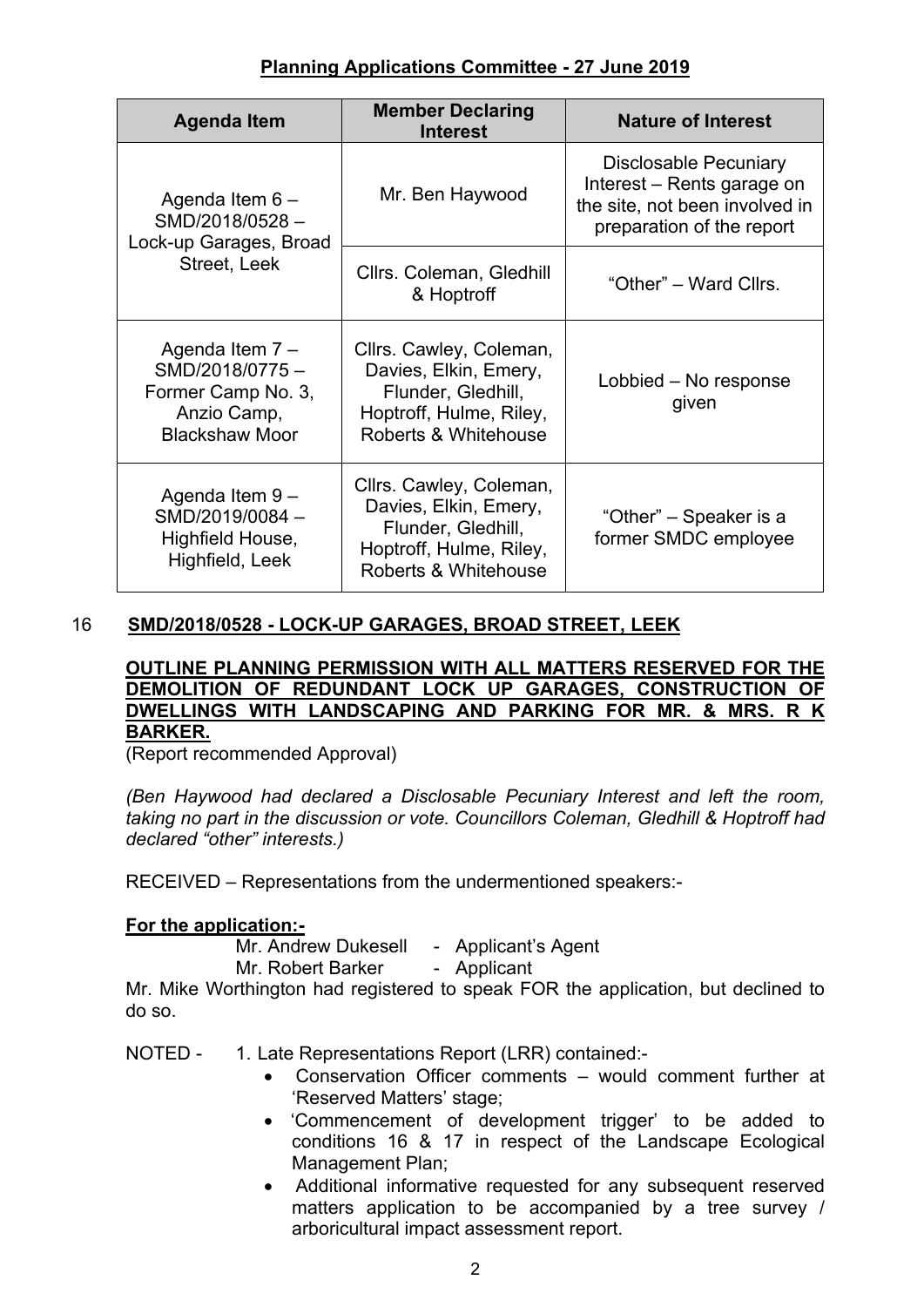- 2. Any noise issues relating to nearby garage-related businesses would cease at around 5.30 – 6.00pm.
- 3. Committee members had invited such an application at previous meetings where hybrid applications had been considered.
- 4. Entrance / Exit required widening from the existing.
- **RESOLVED** 1. That the application be **APPROVED** for the reasons and based on the policies contained in the report, subject to the conditions and informative contained in the report and the amended conditions and additional informative referred to above.

 2. In the event of any changes being needed to the wording of the Committee's decision (such as to delete, vary or add conditions / informatives / planning obligations or reasons for approval / refusal), prior to the decision being issued the Head of Development Services had delegated authority to do so in consultation with the Chairman of the Planning Applications Committee, provided that the changes did not exceed the substantive nature of the Committee's decision.

(Proposed by Councillor Davies and seconded by Councillor Elkin.)

#### 17 **SMD/2018/0775 - FORMER CAMP NO. 3, ANZIO CAMP, BLACKSHAW MOOR**

**CO HOUSING DEVELOPMENT COMPRISING THE ERECTION OF 5 NEW LOW IMPACT DWELLINGS, CONVERSION AND EXTENSION OF EXISTING BUILDINGS TO PROVIDE A FURTHER 2 LOW IMPACT DWELLINGS, CONVERSION OF 2 EXISTING BUILDINGS TO PROVIDE COHOUSING FACILITIES, ERECTION OF NEW SITE SERVICES BUILDING, SHARED CAR PARKING AREA, PRODUCTIVE ORGANIC GARDENS AND SUSTAINABLE DRAINAGE SYSTEM SET IN AN ECOLOGICALLY ENRICHED LANDSCAPE FOR MR. MICHAEL DOWNS.**

(Report recommended Refusal)

*(All Councillors had declared lobbying interests.)*

RECEIVED – Representations from the undermentioned speakers:-

# **Against the application:-**

| Mr. Justin Price-Jones | Objector                |
|------------------------|-------------------------|
| For the application:-  |                         |
| Mr. Carl Copestake     | <b>Planning Advisor</b> |
| Mr. Patrick Redmond    | Architect               |
| Mr. Mick Downs         | Applicant               |

#### NOTED – 1. LRR contained

- Confirmation that the applicant was Leek Co Housing Ltd;
- E-mail from Cllr. Gill Heath in support of the application, but requesting a condition allowing the Shooting Club to run in perpetuity;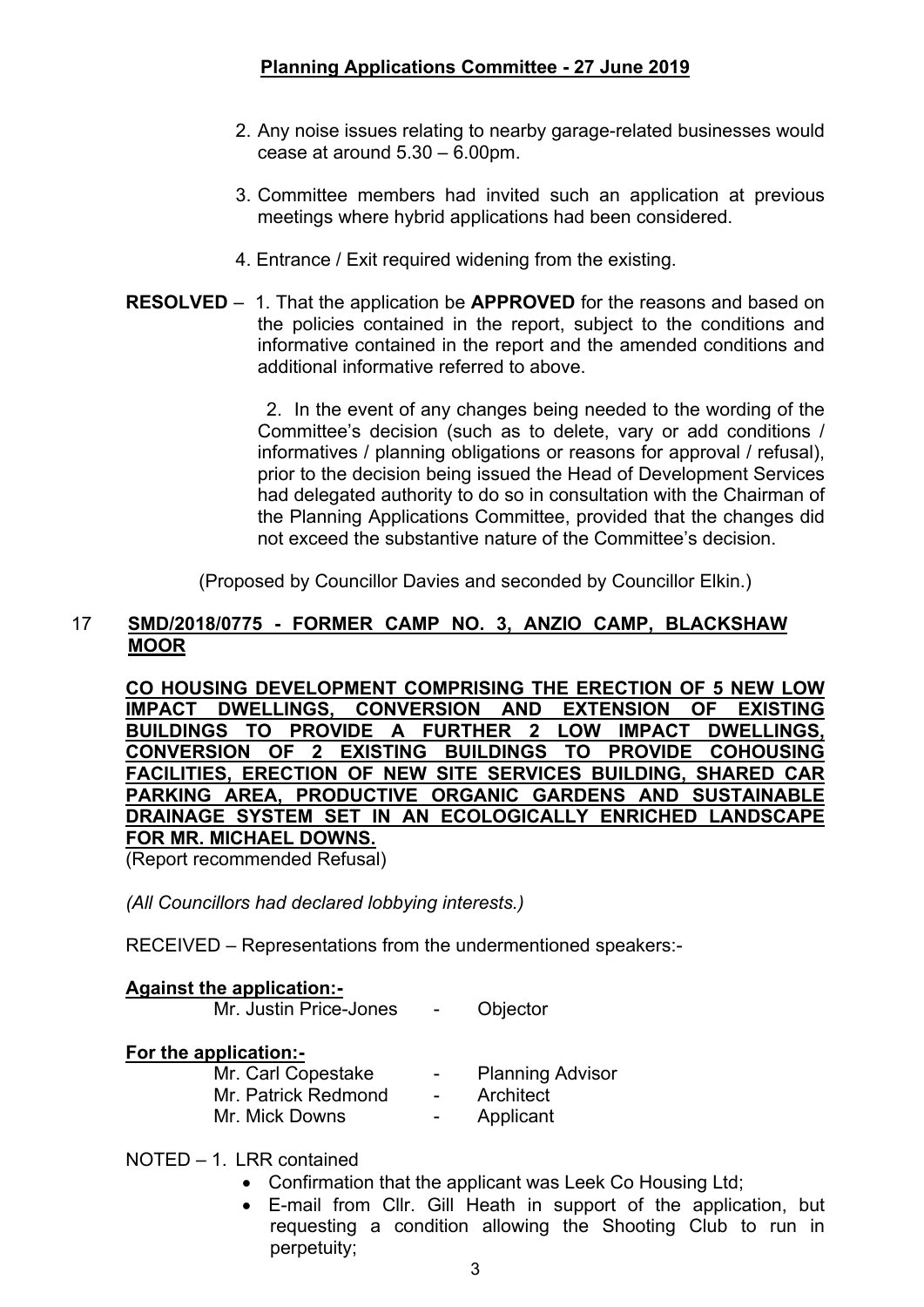- 2. Existing buildings had been included on the Council's Local Heritage List and were therefore Non-designated heritage assets for the purposes of considering this application.
- 3. Heads of Terms information had been provided in the event that a S.106 agreement was required.
- 4. Legal Advisor confirmed that there were several material considerations to be weighed in the planning balance. These were set out in the proposed reasons for refusal.
- 5. The benefits of the scheme were applauded but concern was voiced regarding the location and character of the area.

 Councillor Cawley proposed **APPROVAL**, which was seconded by Councillor Hoptroff. However, when the vote was taken, the motion was **LOST**.

**RESOLVED** – That the application be **REFUSED** for the reasons and based on the policies contained in the report.

(Proposed by Councillor Roberts and seconded by Councillor Flunder.)

# 18 **SMD/2019/0084 - HIGHFIELD HOUSE, HIGHFIELD, LEEK**

# **RESERVED MATTERS APPLICATION SEEKING APPROVAL FOR DETAILS OF APPEARANCE, LANDSCAPING, LAYOUT AND SCALE FOLLOWING OUTLINE PERMISSION SMD/2017/0707 FOR THE ERECTION OF FOUR DETACHED DWELLINGS FOR RUDYARD DEVELOPMENTS LTD.**

(Report recommended Approval.)

*(All Councillors had declared "other" interests.)*

RECEIVED – Representation from the undermentioned speaker:-

# **For the application:-**

Mr. Rob Duncan - Applicant's Agent

#### NOTED – 1. LRR contained:-

- Confirmation that Cllr. Gill Heath was NOT the owner of the site, which belonged to a Company of which she had no beneficial interest, though the Company Directors were related to her.
- Conservation Officer comments requesting 2 additional conditions (*1 – to identify and retain historic features on the site and conservation repairs to the kitchen garden wall. 2 – execution of the building details such as eaves and verges, chimneys, cills and lintels*.);
- Trees & woodlands officer comments.
- 2. Permitted Development Rights had been removed at the outline stage.
- **RESOLVED** 1. That the application be **APPROVED** for the reasons and based on the policies contained in the report subject to the conditions contained in the report and the additional conditions referred to above.